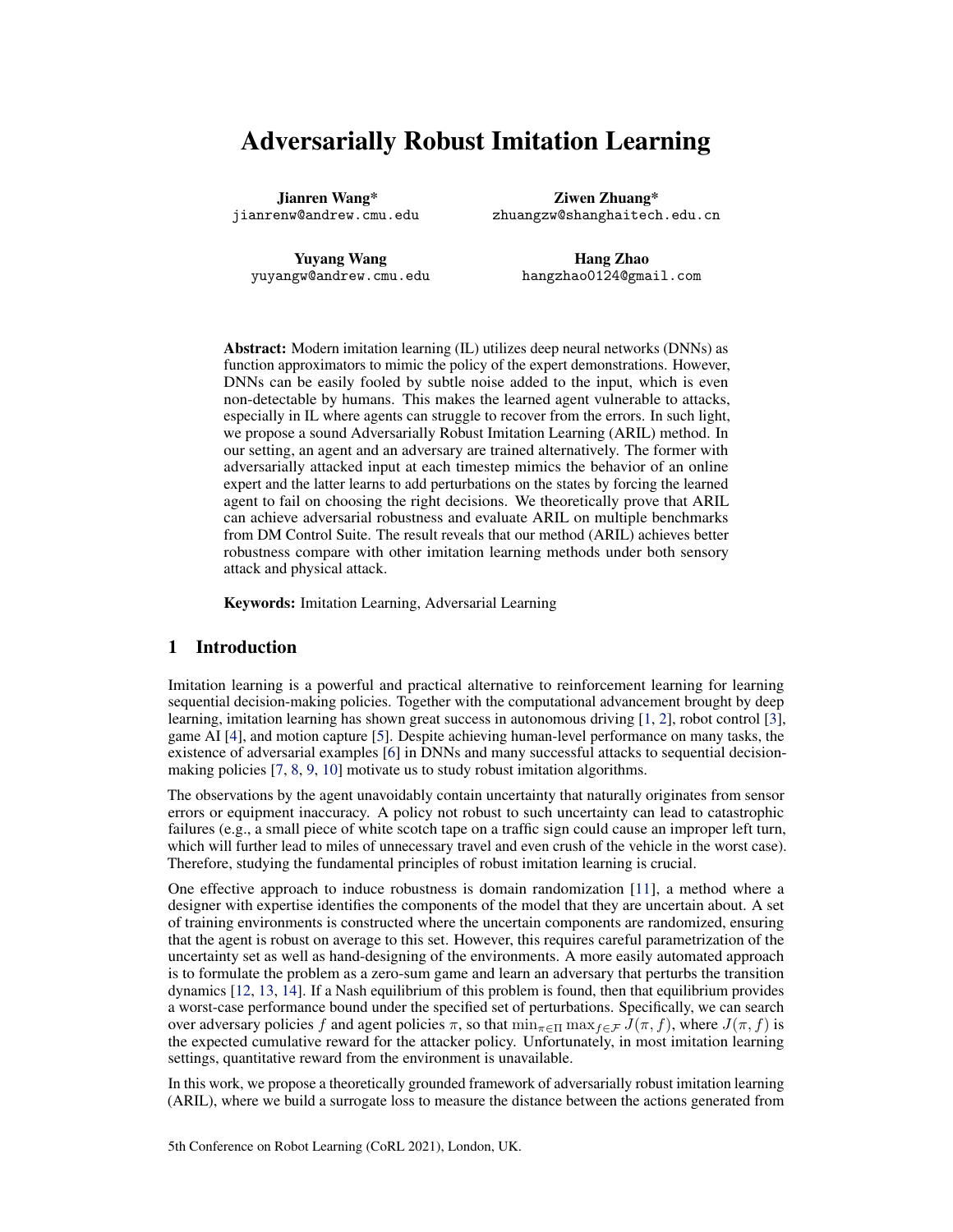$\pi$  and the actions from the expert. We consider two ways of attack: sensory attack and physical attack. In the sensory attack setting, the adversary only modifies the inputs to  $\pi$  (e.g., the underlying true state of the environment is untouched as  $s_t$ ), while in the physical attack setting, the adversary directly modifies the actual physical state, i.e., it changes the underlying state to  $s_t'$ . We consider attacking under interactive imitation learning (IL) setting where the expert is available for queries at any time step [\[15\]](#page-8-0). We evaluate our method in DM Control Suite [\[16\]](#page-8-0), (e.g. HalfCheetah, Swimmer, Ant), under both sensory attack and physical attack settings. Our method significantly improves the robustness under adversarial attacks over the baseline methods.

To summarize, this paper makes four contributions: (1) We study the theory and practice of Adversarially Robust Imitation Learning (ARIL). (2) We systematically define sensory attack and physical attack. (3) We prove that ARIL can achieve the adversarial robustness under realizability assumption, robust expert assumption, and optimal adversary assumption. (4) We show the efficiency of our method in both attack stage and defense stage on multiple DM Control Suite benchmarks in comparison with other adversarial attack methods and other robust imitation learning methods.

# 2 Related Work

Adversarial Attack Adversarial attacks can be divided into white-box attacks and black-box attacks. In white-box attacks, the attack has access to the structure, algorithm, and system parameters of the target model. In black-box attacks, the attack cannot obtain information from the target model. Instead, it can only interact with the target model by querying with the input and observing the output. In our setting, we consider white-box attacks. Szegedy *et al.*[\[17\]](#page-8-0) first pointed out the intriguing property of neural networks and proposed a method called Large-BFGS to find adversarial samples. Goodfellow *et al.*[\[18\]](#page-8-0) proposed a Fast Gradient Sign method (FGSM) to generate small perturbations to fool the neural networks by calculating the gradient of the loss function concerning the inputs. Kurakin *et al.*[\[19\]](#page-8-0) proposed Targeted FGSM to generate adversarial samples towards a target class and Iterative FGSM to apply FGSM multiple steps with small step sizes. Tramer *et al.*[\[20\]](#page-9-0) proposed a randomized single-step attack to escape the non-smooth vicinity of the data point. Kurakin *et al.*[\[19\]](#page-8-0) apply adversarial training on large-scale datasets. Huang *et al.*[\[7\]](#page-8-0) showed that adversarial examples generated from FGSM could degrade test-time performance of a well-trained NN policy in RL. Sun *et al.*[\[21\]](#page-9-0) studied the safe sequential decision-making problem under the setting of adversarial contextual bandits which is a one-step RL problem. Lin *et al.*[\[9\]](#page-8-0) considered strategically-timed attack where the attacker picks specific time steps to attack. Han *et al.*[\[22\]](#page-9-0) considered attacking an RL algorithm during training time. All these previous works mainly focus on applying attacks developed from the supervised learning literature to RL setting, while in this work, we focus on learning adversarial attacks in imitation learning.

Robust Imitation Learning Imitation learning aims to learn sequential decision-making policies from expert demonstrations. However, the agent can be vulnerable to cascading failures when the trajectory diverges from the demonstrations [\[23\]](#page-9-0). Laskey *et al.*[\[24\]](#page-9-0) proposes to inject noise into the supervisor's demonstration policies, which forces the supervisor to demonstrate how to recover from errors. Wang *et al.*[\[25\]](#page-9-0) utilizes VAEs [\[26\]](#page-9-0) and GAIL [\[27\]](#page-9-0) to learn semantic policy embeddings in imitation learning, which learns robust diverse gaits with limited demonstrations. For robust imitation learning with different-quality demonstrations, Tangkaratt *et al.*[\[28\]](#page-9-0) makes use of a probabilistic graphical model to estimate the quality of demonstrations. Brown *et al.*[\[29\]](#page-9-0) proposes a safe and robust Bayesian reward learning through preferences over imitating demonstrations. Shin *et al.*[\[30\]](#page-9-0) performs the derivative-free random search optimization method with linear policies. In our work, we focus on the robust imitation learning against adversary attacks, which can cause catastrophic failure to DNN-based agents with trivial perturbations.

# 3 Preliminaries

Before we delve into the details of ARIL, we first outline our terminology. In the rest of the paper, we focus on finite-horizon Markov Decision Process (MDP), which is defined as  $(S, \mathcal{A}, H, P, r)$  where S is the state space, A is the action space, r is a reward function, P is the transition and  $H \in \mathbb{N}^+$  is the finite horizon. A policy  $\pi : S \to \Delta(\mathcal{A})$  is a mapping that maps from states to distributions over action space, i.e.,  $\pi(a|s)$  is the probability of picking a given s.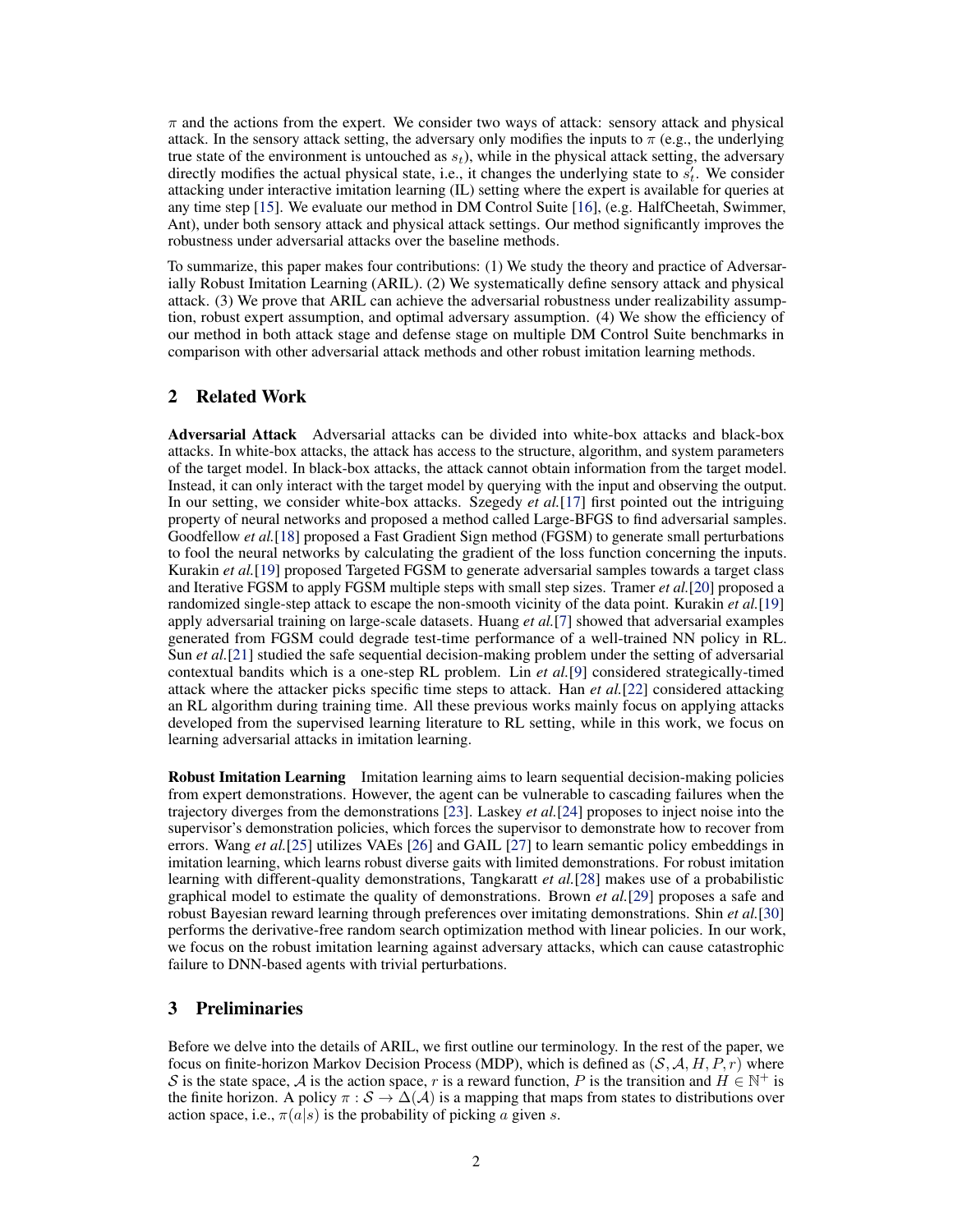#### 3.1 Sensory Attack vs Physical Attack

For any pair of policy and attack  $(\pi, f)$ , we can treat the composition of them as a policy:  $\pi \circ f$ :  $S \to \mathcal{A}$ , i.e.,  $a \sim (\pi \circ f)(s)$  is equivalent to first generate stochastic adversarial example  $s' \sim f(\cdot | s)$ , and then sample action accordingly  $a \sim \pi(\cdot | s')$ . Denote  $d_{\pi}$  as the average state distribution induced by policy  $\pi$ . As  $\pi \circ f$  can be understood as a policy,  $d_{\pi \circ f}$  will be the state distribution induced by  $\pi \circ f$ .

We first introduce the *sensory attack* setting where the adversary can only modify the sensory inputs of the RL agent, but not the underlying physical state. Denote a trajectory as  $\tau = \{s_1, s'_1, a_1, ..., s_H, s'_H, a_H\}$  generated from the composite policy  $\pi \circ f$ , the likelihood of such trajectory is  $\rho_{\pi \circ f}$ :

$$
\rho_{\pi \circ f}(\tau) = \prod_{t=1}^{H} P(s_t | s_{t-1}, a_{t-1}) f(s'_t | s_t) \pi(a_t | s'_t), \tag{1}
$$

where we denote  $P(s_1) = P(s_1|s_0, a_0)$  as the initial state distribution. Note that here adversary modifies state  $s_t$  to  $s'_t$  and then the policy  $\pi$  only sees  $s'_t$ .

For *physical attack* setting, the adversary will have the ability to modify the underlying physical states. Again, we denote a trajectory as  $\tau = \{s_1, s_1', a_1, ..., s_H, s_H', a_H\}$  generated from the composite policy  $\pi \circ f$ , the likelihood of such trajectory now is:

$$
\rho_{\pi \circ f}(\tau) = \prod_{t=1}^{H} P(s_t | s'_{t-1}, a_{t-1}) f(s'_t | s_t) \pi(a_t | s'_t). \tag{2}
$$

Note the difference between Eq. 2 and Eq. 1, where transition probability is conditioned on attacked state. In physical attack (Eq. 2), the adversary modifies the state s to  $s'$ , and then the environment actually generates the next state *based on s'*, as the underlying physical state is now s'. The sensory attack is similar to attacks considered in today's supervised learning setting, where the physical attack is similar to the robust control setting (e.g., a min-max formulation of  $H_{\infty}$  optimal control [\[31\]](#page-9-0) under physical disturbances).

Note that under both settings, the attacks are sequential: the adversary can affect the learner's decision via corrupting the state s, which will, in turn, affect the future states. In supervised learning, an attack on a given sample will not affect the future samples, since samples are i.i.d in supervised learning.

#### 3.2 Expert Robustness

For the expert  $\pi^e$ , we have:  $\forall s \in \mathcal{S}, f \in \mathcal{F}, \pi^e(f(s)) = \pi^e$  $(s)$ . (3)

In practice consider the setting where the expert  $\pi^e$  is a human driver who will not be affected by adversarial examples with small perturbations (e.g., human can easily tell a stop sign even with a sticker on it). We later will relax the notion of expert robustness to include the possibility that the expert will be affected by adversarial attacks.

We consider interactive imitation learning setting proposed in [\[32\]](#page-9-0) where the expert  $\pi^e$  is always available during training time. A learner can query the expert at any state s during training to get feedback  $\pi^e(s)$ .

# 4 Adversarially Robust Imitation Learning

The goal of adversarial robust imitation learning (ARIL) is to learn a policy that can achieve good performance under all possible attacks:

$$
\hat{\pi} = \arg\min_{\pi \in \Pi} \max_{f \in \mathcal{F}} J(\pi, f),\tag{4}
$$

where  $J(\pi, f)$  is the expected total cost of executing policy  $\pi$  with examples corrupted by attack f:

$$
J(\pi, f) = \mathbb{E}\left[\sum_{h=1}^{H} \ell(a_h, \pi^e(s_h)) | a_h \sim \pi(f(s_h)), s_{h+1} \sim P(\cdot | s_h, a_h)\right]
$$
 (sensory attack) (5)

$$
J(\pi, f) = \mathbb{E}\left[\sum_{h=1}^{H} \ell(a_h, \pi^e(s_h)) | a_h \sim \pi(f(s_h)), s_{h+1} \sim P(\cdot | f(s_h), a_h)\right]
$$
 (physical attack) (6)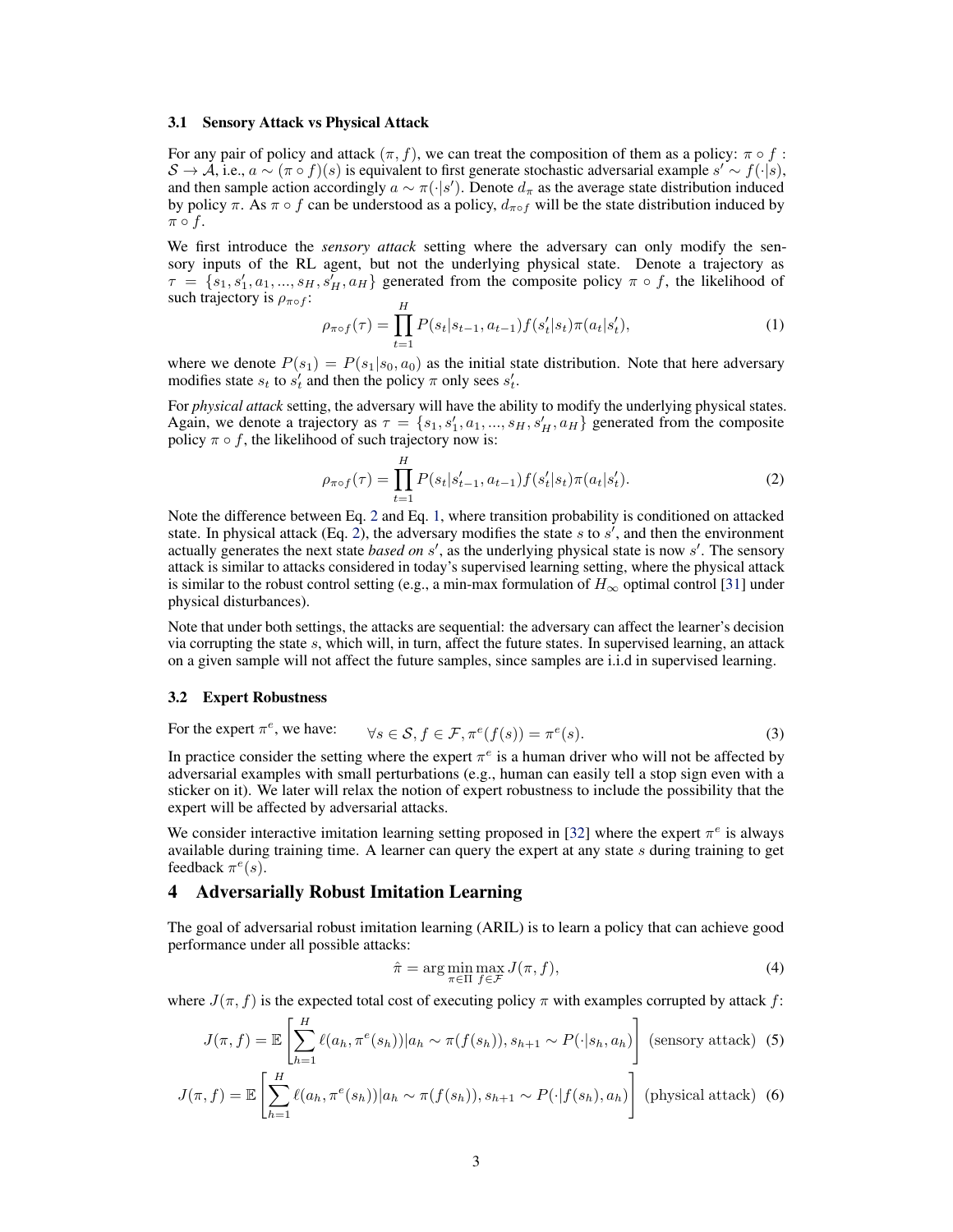We consider a loss function  $\ell(a, a')$  that measures the difference between two actions a and a'. For instance,  $\ell(a, a')$  could be zero-one loss if A is discrete, or 12 distance between two actions if A is continuous.

If we can control the long-term prediction error of the learned policy  $\hat{\pi}$  under the worst possible adversary,

$$
\max_{f \in \mathcal{F}} \mathbb{E}_{s \sim d_{\hat{\pi}\circ f}} \left[ \mathbb{E}_{a \sim \hat{\pi}(\cdot, f(s))} \left[ \ell(a, \pi^e(s)) \right] \right] \le \delta,\tag{7}
$$

then we can upper bound the performance of  $\hat{\pi}$  at test time with the existence of an arbitrary adversary  $f \in \mathcal{F}$ . To see that, let us consider the setting where A is discrete and  $\ell(a, a')$  is the zero-one loss:

$$
J(\pi, f) - J(\pi^e) = \mathbb{E}_{s \sim d_{\pi \circ f}, a \sim \pi(f(s))} \left[ Q^\pi(f(s), a) - Q^\epsilon(s, \pi^\epsilon(s)) \right]
$$
(8)

$$
\leq 2Q_{\max} \mathbb{E}_{s \sim d_{\pi \circ f}, a \sim \pi(f(s))} [\mathbf{1}[a \neq \pi^e(s)]] \tag{9}
$$

$$
\leq 2Q_{\max} \max_{f \in \mathcal{F}} \mathbb{E}_{s \sim d_{\pi \circ f}, a \sim \pi(f(s))} [\mathbf{1}[a \neq \pi^e(s)]] \tag{10}
$$

$$
=2Q_{\max}\max_{f\in\mathcal{F}}\mathbb{E}_{s\sim d_{\pi\circ f}}\left[\mathbb{E}_{a\sim\pi(f(s))}[\ell(a,\pi^e(s))]\right]\leq 2Q_{\max}\delta.
$$
 (11)

Here,  $Q^e$  denotes the state-action value of the expert policy and  $Q_{\text{max}}$  denotes the upper bound of  $Q^e$ . Namely, if  $\delta$  is small, the learned policy  $\hat{\pi}$  can achieve similar performance as the expert, even under an adversarial attack f during the execution of  $\hat{\pi}$ . This justifies the reason for finding  $\hat{\pi}$  that minimizes the objective function in Eq. 7.

Let us define the objective as follows:

$$
\mathcal{L}(\pi, f) = \mathbb{E}_{s \sim d_{\pi \circ f}} \left[ \mathbb{E}_{a \sim \pi(f(s))} \left[ \ell \left( a, \pi^e(s) \right) \right] \right]
$$
 (12)

We perform an iteratively alternating update for  $\pi$  and  $f$ .

### **4.1** Update  $\pi$  with fixed  $f$

At iteration t, given the current  $f_t$ , and  $\pi_t$ , we want to update  $\pi_t$  to  $\pi_{t+1}$ . We consider the loss function with respect to  $\pi$  at round t:

$$
\ell_t(\pi) = \mathbb{E}_{s \sim d_{\pi_t \circ f_t}} \mathbb{E}_{a \sim \pi(f_t(s))} \left[ \ell(a, \pi^e(s)) \right]. \tag{13}
$$

which is a classification loss where features are corrupted sampled  $s \sim \tilde{d}_{\pi_t \circ f_t}$ , and labels are computed from expert query  $\pi^e(s)$ .

Note that for discrete action space, the above loss function is simply a classification loss of the classifier  $\pi$ , with features generated from the distribution  $\tilde{d}_{\pi_t \circ f_t}$ , and the ground truth label is generated from  $\pi^e$ . We perform no-regret update on  $\ell_t(\pi)$  to generate  $\pi_{t+1}$ .

$$
\pi_{t+1} = \arg\min_{\pi \in \Pi} \frac{1}{t} \sum_{i=1}^{t} \ell_i(\pi).
$$
 (14)

Note that the above optimization can be understood as a classification task where the features are sampled from the mixture of distributions  $\{\tilde{d}_{\pi_i \circ f_i}\}_{i=1}^t$  with equal weight  $1/t$ , and the corresponding labels are generated based on  $\pi^e \circ f_i$  for a data point sampled from  $\tilde{d}_{\pi_i \circ f_i}$ ,  $\forall i \in [t]$ . In practice, we need to use samples to replace expectations, which leads us to a Data Aggregation style update (DAgger [\[32\]](#page-9-0)) for  $\pi$ .

### 4.2 Update f with fixed  $\pi$

At iteration t, given the current  $f_t$  and  $\pi_t$ , we want to update  $f_t$  to  $f_{t+1}$ . We consider the objective function with respect to  $f$  at round  $t$  as:

$$
\tilde{\ell}_t(f) = \mathbb{E}_{s \sim d_{\pi_t \circ f}} \left[ \ell(\pi_t(f(s)), \pi^e(s)) \right]. \tag{15}
$$

We want to find  $f$  that maximize the above objective function, namely, increasing the classification loss of the current policy  $\pi_t$  as much as possible. Note that different from the loss function for updating  $\pi$ , here the expectation is defined with respect to the fixed  $\pi_t$  and f. If  $\pi_t$  is a stochastic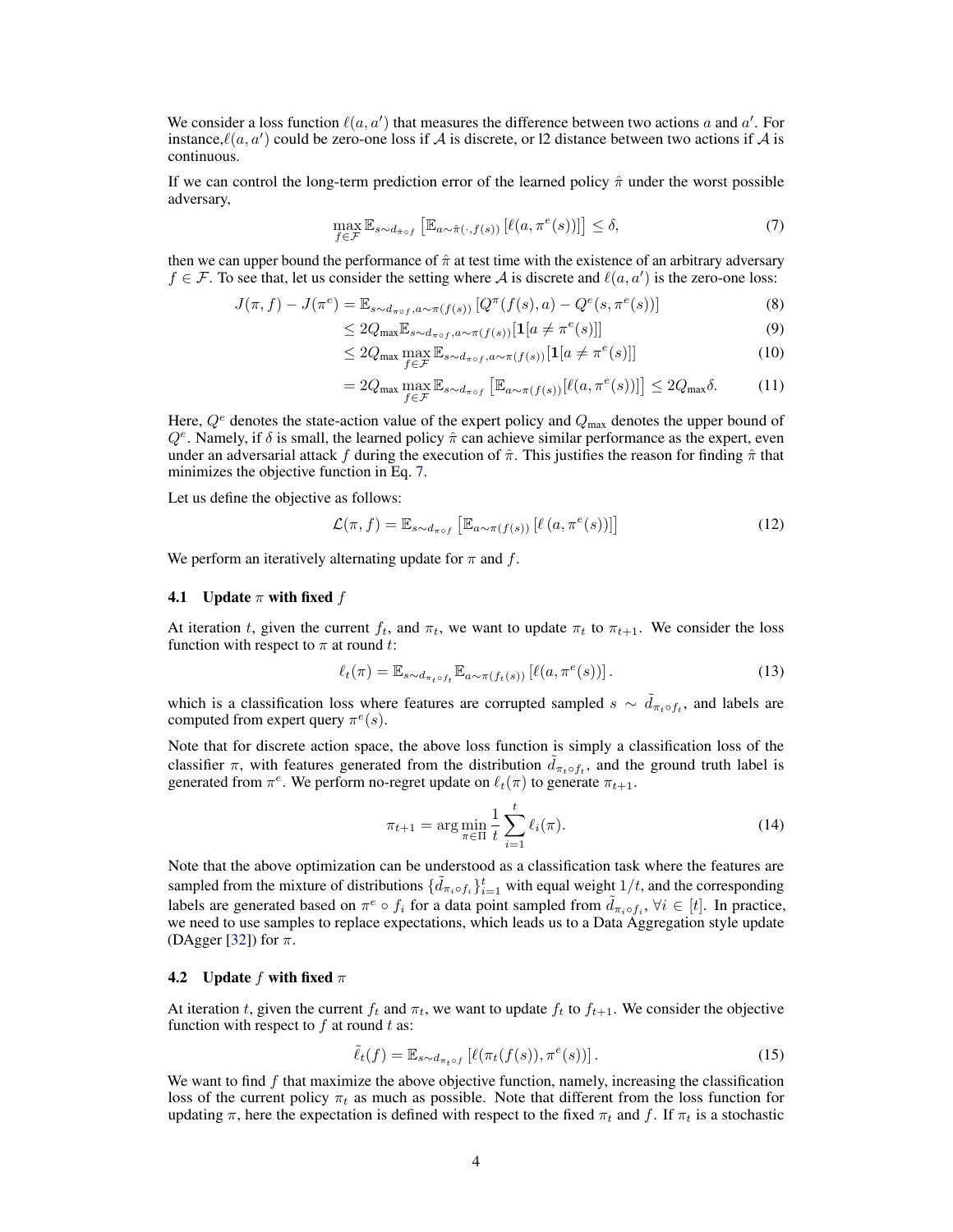<span id="page-4-0"></span>Algorithm 1 Adversarial Robust Imitation Learning (ARIL)

- 1: Input: MDP M, policy class  $\Pi$ , expert policy  $\pi^*$ , set of adversaries  $\mathcal F$ , a supervised learning algorithm LEANER
- 2: Initialize a dataset  $\mathcal{D} = \emptyset$
- 3: Initialize a policy  $\pi_0 \in \Pi$
- 4: for  $t = 0$  to  $N$  do
- 5:  $f_t = \arg \max_{f \in \mathcal{F}} \mathbb{E}_{s \sim d_{\pi_t \circ f}} \left[ \ell(\pi_t(f(s)), \pi^e(s)) \right]$  (RL Step)
- 6: Execute  $\pi_t \circ f_t$  to generate a set of non-corrupted states  $\{s_i\}_{i=1}^n$
- 7: Query expert during execution to get labels  $\{\pi^e(s_i)\}_{i=1}^n$
- 8: Data Aggregation:  $\mathcal{D} = \mathcal{D} + \{f_t(s_i), \pi^e(s_i)\}_{i=1}^n$
- 9:  $\pi_{t+1} = \text{LEARNING}(\mathcal{D})$  (Supervised Learning, e.g., Classification if A is discrete)
- 10: end for

policy, and f is parameterized as  $f(s; \theta)$ , then one can use policy gradient technique to compute the  $\nabla_{\theta} \tilde{\ell}_t(f)$  as follows:

$$
\nabla_{\theta}\tilde{\ell}_{t}(f(\cdot|\theta))|_{\theta_{t}} = \nabla_{\theta}\mathbb{E}_{\tau \sim \rho_{\pi_{t}\circ f}} \sum_{h=1}^{H} \ell(a_{h}, \pi^{e}(s_{h})) = \mathbb{E}_{\tau \sim \rho_{\pi_{t}\circ f_{\theta_{t}}}} \left[ \nabla_{\theta} \left( \ln \rho_{\pi_{t}\circ f}(\tau) \right) \sum_{h=1}^{H} \ell(a_{h}, \pi^{e}(s_{h})) \right]
$$
(16)

$$
= \mathbb{E}_{\tau \sim \rho_{\pi_t \circ f_{\theta_t}}} \left[ \sum_{h=1}^H \nabla_s \ln \pi_t(a_h|s) |_{f(s_h; \theta_t)} \nabla_{\theta} f(s_h; \theta) |_{\theta_t} \left( \sum_{h'=h}^H \ell(a_h, \pi^e(s_h)) \right) \right]
$$
(17)

$$
= \sum_{h=1}^{H} \mathbb{E}_{s_h \sim d_{\pi_t \circ f_t}^h, a_h \sim \pi_t(f_t(s_h))} \left[ \nabla_s \ln \pi_t(a_h|s) |_{f(s_h; \theta_t)} \nabla_{\theta} f(s_h; \theta) |_{\theta_t} Q^{\pi_t \circ f_t}(s_h, a_h) \right]. \tag{18}
$$

where the second step simply uses chain rule, and in the last step we simply treat  $\pi \circ f$  together as a policy that maps from states to actions—hence the Q function is defined with respect to  $\pi_t \circ f_t$ . Intuitively, we want to optimize  $f_\theta$  such that it increases the likelihood of generating actions via  $\pi_t$  to increase the total "reward"—the long-term prediction error (with respect to  $\pi^e$ ) of the policy  $\pi_t$ . Using the above gradient to perform gradient ascent to optimizing  $f_\theta$  is similar to classic policy gradient methods and in practice, one can use existing techniques developed for PG here as well (e.g., natural gradient, actor-critic where the critic is  $Q^{\pi_t \circ f_t}$ ).

#### 4.3 Algorithm

We summarize the algorithm ARIL in Alg. 1, where every round, we update the adversary  $f$  and the policy  $\pi$ . Given a policy  $\pi_t$ , we aim to find the adversary  $f_t$  from  $\mathcal F$  that increases the long-term prediction error of  $\pi_t$  (w/ expert's prediction) as much as possible. Once we find such adversary  $f_t$ , we generate data by executing the composite policy  $\pi_t \circ f_t$  on the real system to generate states  ${s_i}_{i=1}^n \sim d_{\pi_t \circ f_t}$  and labels  $\{\pi^e(s_i)\}_{i=1}^n$  (this procedure requires interactively querying expert, just as DAgger does [\[32\]](#page-9-0)). We then corrupt the data by applying the latest adversary  $f_t$  at every data point  $s_t$ , and appendix the new dataset  $\{\hat{f}_t(s_i), \pi^e(s_i)\}_{i=1}^n$  to the aggregated dataset  $\mathcal{D}$ . Lastly, we train the new policy using the black box supervised learner on the aggregated dataset  $D$ .

The data aggregation technique (DAgger [\[32\]](#page-9-0)) is used to ensure stability in the process of updating  $\pi$ and corresponds to the specific no-regret learner FTL as we explained before. However, any other no-regret learner can be used here as well, such as Online Gradient Descent [\[33\]](#page-9-0), with the potential benefit of no need to maintain an ever-growing dataset D.

In theory, optimizing  $f_t$  is challenging as the objective function could potentially be non-convex here. However, in practice for parameterized adversary  $f$ , as we showed in the previous section, we can compute the gradient of  $f$  using classic policy gradient technique, which in turn allows us to leverage practically effective techniques such as natural gradient, actor-critic, to optimize  $f_t$ . Note that the optimization procedure for  $f_t$  does not require any expert data.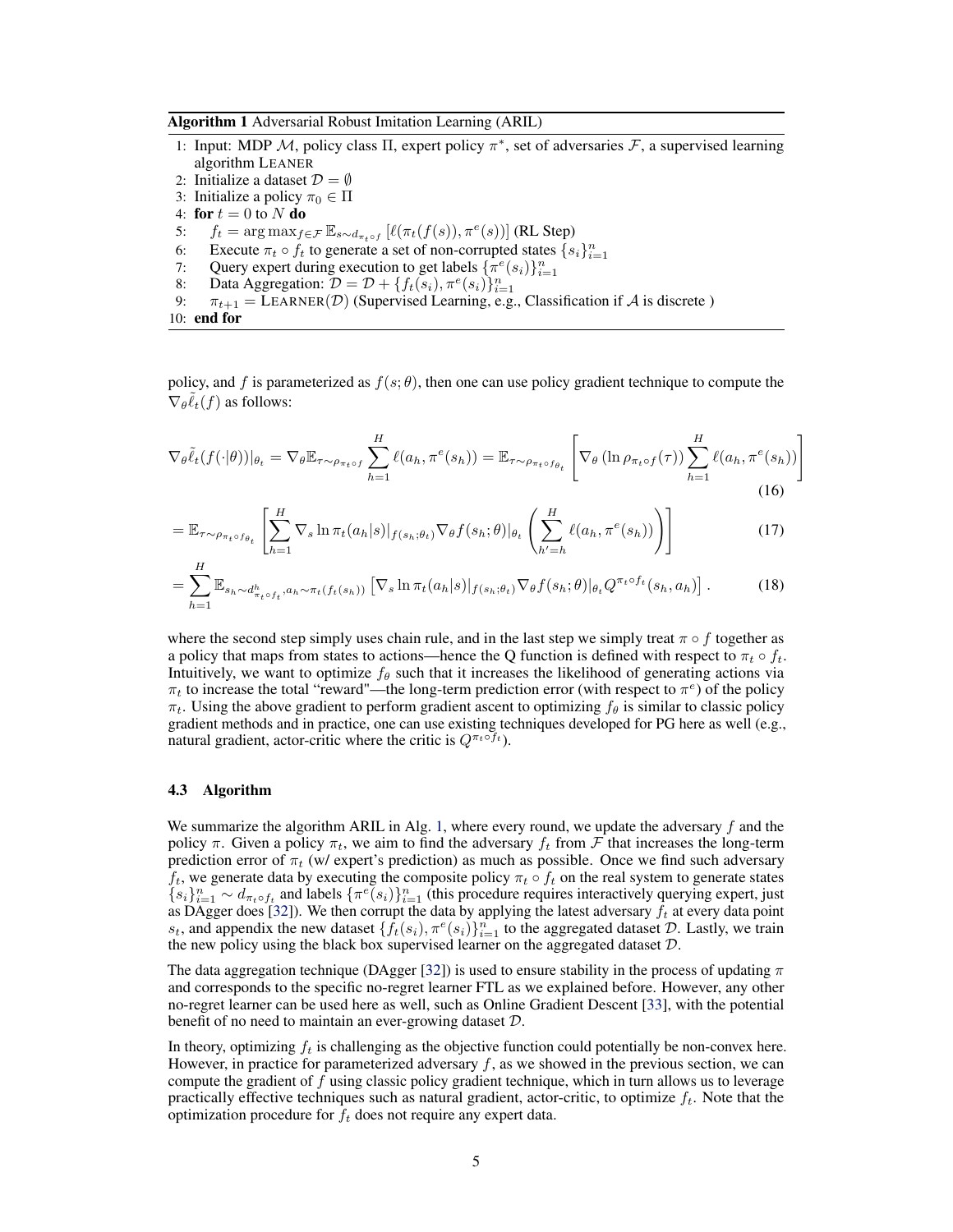### 4.4 Analysis

We consider the following setting. First, for optimization in  $f_t$ , we assume we can achieve nearoptimality:

$$
\tilde{\ell}_t(f_t) \ge \max_{f \in \mathcal{F}} \tilde{\ell}_t(f) - \epsilon_{rl},\tag{19}
$$

with  $\epsilon_{rl} \in \mathbb{R}^+$ . Namely, we do not assume we can find the global optimal adversary at every round. The  $\epsilon$  here quantifies the performance of the potential RL algorithm in terms of optimizing  $\ell_t(f)$  with respect to f.

For simplicity, we consider the *realizability setting*: there exists a policy  $\pi \in \Pi$ , such that for any state  $s \in \mathcal{S}, \mathbb{E}_{a \sim \pi(s)}[a \neq \pi^e(s)] = 0$ . Namely there exists at least one policy in policy class  $\Pi$  that can predict expert's action at any state  $s \in S$ . Relaxing the realizability setting to agnostic setting is straightforward here.

**Theorem 4.1.** As 
$$
T \to \infty
$$
, Alg. 1 outputs a policy  $\pi_{i^*} \in {\{\pi_t\}}_{t=0}^T$  such that:  
\n
$$
\max_{f \in \mathcal{F}} \mathbb{E}_{s \sim d_{\pi_{i^*} \circ f}} \mathbb{E}_{a \sim \pi_{i^*} \circ f(s)} [\ell(a, \pi^e(s))] \le \epsilon_{rl} + \epsilon_e.
$$
\n(20)

The above theorem indicates that (1) under the realizability assumption (i.e., policy class Π is rich enough to approximate  $\pi^e$  well), (2) the assumption that the expert is robust with respect to any attack (i.e.,  $\epsilon_e$  is defined as the error between  $\pi^e(s)$  and  $\pi^e(f(s))$ , which is negligible), and (3) the assumption that we can near-optimally solve the RL-like optimization problem  $\max_{f \in \mathcal{F}} \ell_t(f)$  at every round t (i.e.,  $\epsilon_{rl}$  is small), then Alg. [1](#page-4-0) can achieve adversarial robustness. Please refer to supplementary material for proof.

# 5 Experiments

We evaluate our proposed adversary and robust imitation algorithm with baseline methods using DM Control Suite [\[16\]](#page-8-0). We compare our method with FGSM [\[18\]](#page-8-0). Considering FGSM is commonly used in supervised learning setting, we apply FGSM to modify state  $s_h$  such that it hurts the current *one-step prediction* of  $\pi_t$ , i.e.  $f_{\text{fgsm}}(s_h) = s_h + \epsilon \text{sign}(\nabla_s \mathbb{E}_{a \sim \pi_t(s)}(\ell(a, \pi^e(s_h)))|_{s_h}).$ 

Our algorithm achieves better robustness under both sensory attack and physical attack. The details of the datasets and other experimental settings are described below.

## 5.1 ARIL with Sensory Attack

In sensory attack, the adversary only modifies the sensory inputs of the agent, but not the underlying physical state, which can be treated as sensory noise in real scenarios.

Environment Setting We investigate the performance of attacks on three continuous control tasks from OpenAI gym robotic benchmarks [\[34\]](#page-9-0): *Ant-v2*, *HalfCheetah-v2* and *Swimmer-v2*. For the convenience of training and testing, we set the horizon  $H$  to 1000 in all the benchmark environments.

We only attack the zero-order state in the robotics environments, i.e. the positions and angles other than velocities (first-order state). The attack is bounded by  $\pm \epsilon$  ( $\epsilon$  is a small positive number), which varies according to the robustness of each environment. The  $\epsilon$  is chosen to have no more than 40% performance drop with FGSM attack and its values for all experimental setups can be found in supplementary materials. For comparison, all attack methods are bounded to the same  $\epsilon$  when applying to the same robotics environment.

Training Details Our implementation of ARIL is built on top of rllab [\[35\]](#page-9-0) and uses Trust Region Policy Optimization (TRPO) [\[36\]](#page-9-0). Throughout the experiments, both policy  $\pi$  and adversary  $f_\theta$  are parameterized with two hidden layers. The output layer of adversary uses *tanh* as activation function and then multiples  $\epsilon$  to restrict the output in  $[-\epsilon, \epsilon]$ . The standard deviation of  $f_\theta$  is initialized to 0.1 $\epsilon$ and the attack to state s is sampled from  $\mathcal{N}(f_{\theta}(s), 0.1\epsilon)$ . We also clip the sampled adversarial noise to  $[-\epsilon, \epsilon]$ . Hyperparameters are selected by grid search and the values for all experimental setups can be found in supplementary materials.

Results We first compare our adversary with the baseline Fast Gradient Sign Method (FGSM) [\[18\]](#page-8-0) and Transferable adversarial perturbations (FGSMˆk) [\[37\]](#page-9-0) In both our method and FGSM, the perturbation added to each state is bounded to a small value such that it's imperceptible as shown in the supplementary material.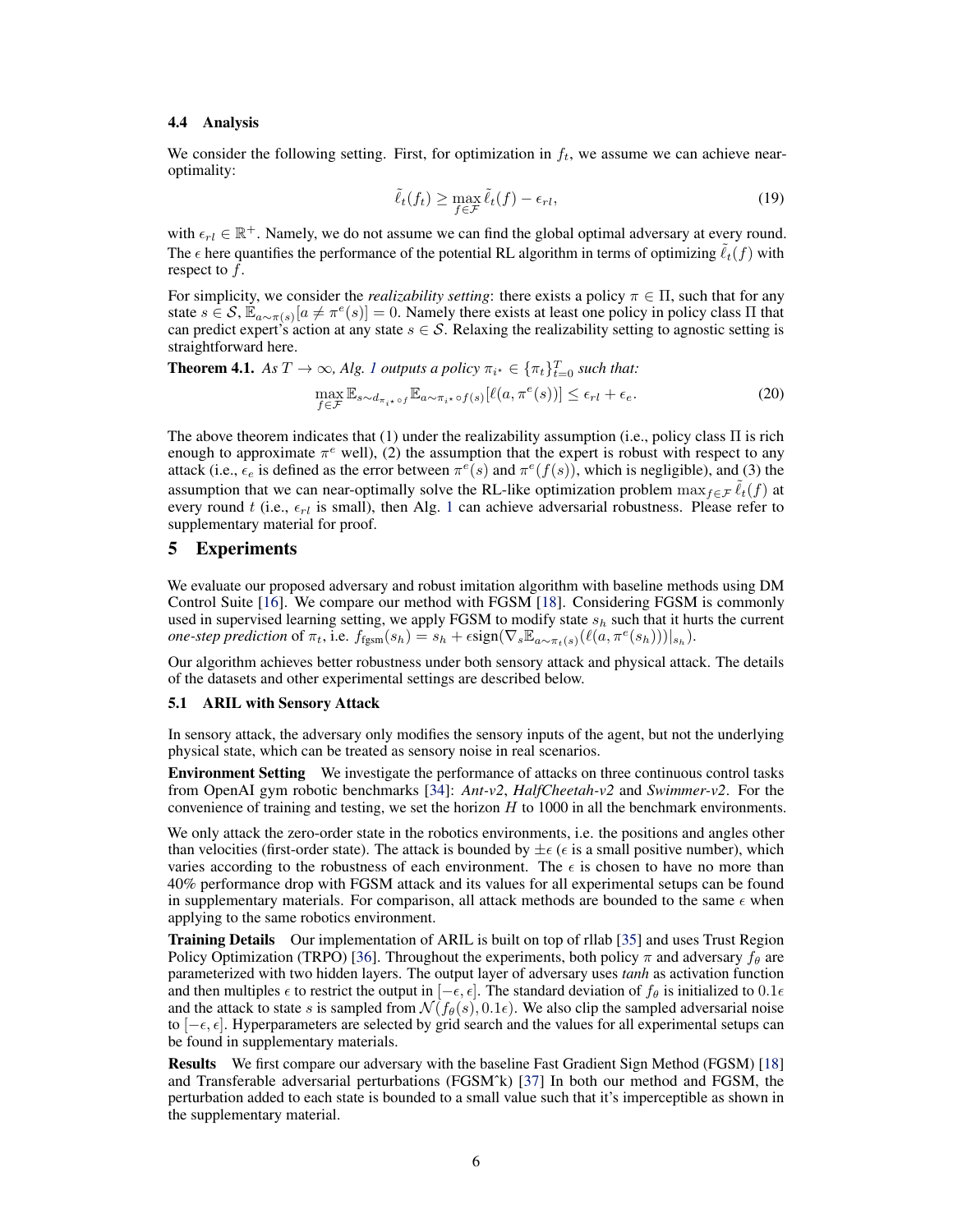From Figure 1 (top), we first observe that FGSM attack in imitation learning works well. By forcing the policy to generate actions that are far away from the expert's, FGSM attack is effective and successfully decreases the performance of  $\pi$ . The performance of FGSM and our attacks in all settings can be found in Table 1 (Adversary). In all tasks, our attack outperforms the FGSM attack. We experimentally demonstrate that through maximizing the total difference to expert policy, the adversarial attack could significantly decrease the total reward. We also show that naively applying adversarial attack techniques developed for supervised learning to a sequential decision-making agent is not effective since the attack is myopic. This result proves the efficiency of our attacks even without ever accessing to reward signals.



Figure 1: The first row and second row illustrate the results of sensory attacks and defense on sensory attacks, respective, in Ant, HalfCheetah and Swimmer environment.

We then compare ARIL with another robust imitation learning method, DART [\[24\]](#page-9-0). DART learns to inject an optimized level of noise into the expert demonstrations in imitation learning, which forces the expert to demonstrate how to recover from the errors. A noise distribution,  $p(\xi|\pi_{\theta^*}, \psi)$ , is injected to the demonstration distribution  $\pi_{\theta*}(u|x, \psi)$ , where  $\psi$  denotes the sufficient statistics that define the noise distribution. In our experiments, we set  $\pi_{\theta*}(u|x, \psi)$  as a Gaussian distribution,  $\mathcal{N}(\pi_{\theta*}(x), \Sigma)$ . The optimal parameter  $\hat{\psi}$  is estimated by the anticipated final robot's error and subsequently scaling the current simulated error to this level, denoted as  $\mathbb{E}_{p(\xi|\pi_{\theta^*}, \hat{\psi})} \sum_t \ell(u_t, \pi_{\pi^*}(x_t))$ . For quantitative comparison, we train an adversary to attack DART using our proposed attacker (ARIL-A). As shown in Table 1 (bottom), our method significantly improves the robustness over DAgger [\[32\]](#page-9-0) (3rd row and 5th row). ARIL also achieves better robustness compared with DART (4th row and 5th row) in all tasks under the worst possible adversary.

Table 1: Performance of various sensory attack and robust imitation learning methods

|           |                  | Ant- $v2$       | HalfCheetah-v2    | Swimmer-v2    | Overall $(\% )$ |
|-----------|------------------|-----------------|-------------------|---------------|-----------------|
| Adversary | DAgger $[15]$    | 1.245           | 3.276             | 81            | $0\%$           |
|           | <b>FGSM [18]</b> | 945 $(-24.1\%)$ | $2,336(-28.7%)$   | 66 $(-18.5%)$ | $-23.7\%$       |
|           | FGSM^k [37]      | 884 (-28.9%)    | $1,973(-39.8\%)$  | 57 $(-29.6%)$ | $-32.7%$        |
|           | ARIL-A           | $607 (-51.2\%)$ | 830 (-74.7%)      | $38(-53.1\%)$ | $-59.7\%$       |
| Robust IL | <b>GAIL</b> [27] | 638 $(-48.8\%)$ | $1,037(-68.3%)$   | $42(-48.1\%)$ | $-55.1\%$       |
|           | DR [38]          | $679(-45.5%)$   | $1,372(-58.1\%)$  | $56(-30.9\%)$ | $-44.8\%$       |
|           | <b>DART</b> [24] | 779 (-37.4%)    | $1,832 (+44.1\%)$ | 49 $(-39.5%)$ | $-40.3\%$       |
|           | ARII.            | $965 (-22.5\%)$ | $2,974(-9.2\%)$   | $72(-11.1\%)$ | $-14.3%$        |

## 5.2 ARIL with Physical Attack

In physical attack, the attacker can also affect the underlying transition dynamics. Considering the attacker changes the actual state of in the environment, the transition model can be described as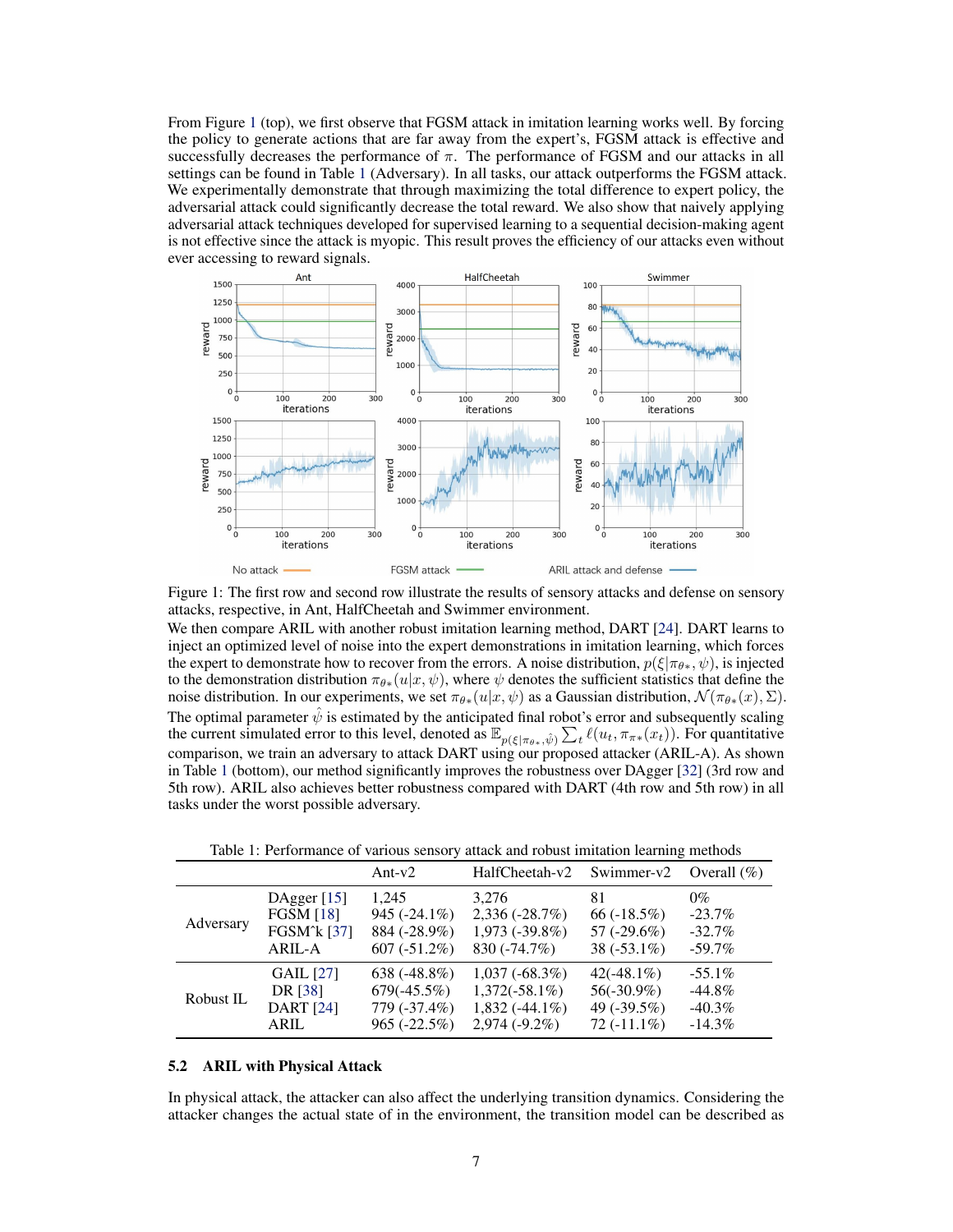$s_{t+1} = f(P(\cdot|s_t, a_t))$ . Namely, the actual zero-order states are changed under the attack. We can treat physical attack as an external perturbation (e.g. a kick on the robot or an unpredicted bump on the road).

**Environment Setting** Similar to sensory attack, the attack is bounded by  $\pm \epsilon$ . It's worth mentioning that  $\epsilon$  is different for sensory attack and physical attack even in the same environment. Since physical attack with the ability to change underlying dynamics is more effective than sensory attack. The  $\epsilon$ are chosen to have no more than 40% performance drop with FGSM attack and its values for all experimental setups can be found in supplementary materials.



Figure 2: The first row and second row illustrate the results of physical attacks and defense on physical attacks, respective, in Ant, HalfCheetah and Swimmer environment.

Results We first compare our adversary with the FGSM baseline. As one might expect, the physical attack is more effective than the sensor attack. Under the physical attack setting,  $\pi$  is more likely to fail. Our experiments support this viewpoint in the sense that  $\epsilon$  for sensory attack needs to be larger than the one for the physical attack to achieve similar attack performance. Again, in all tasks, our attack outperforms the FGSM attack. We also compare ARIL with the DART (Table 2). This result proves the efficiency of our robust imitation algorithm even the underlying transition dynamics are changed.

|           |                  | Ant- $v2$      | HalfCheetah-v2   | Swimmer-v2     | Overall $(\%)$ |
|-----------|------------------|----------------|------------------|----------------|----------------|
| Adversary | DAgger $[15]$    | 1.245          | 3.276            | 81             | $0\%$          |
|           | <b>FGSM</b> [18] | 885 (-28.9%)   | $2,100(-35.9\%)$ | 61 $(-24.7%)$  | $-29.8\%$      |
|           | ARIL-A           | 158 $(-87.3%)$ | 249 (-92.5%)     | $16(-80.2\%)$  | $-86.7\%$      |
| Robust IL | <b>DART</b> [24] | 581 (-53.3%)   | $1,078(-67.1\%)$ | $27(-66.7%)$   | $-62.4\%$      |
|           | <b>ARIL</b>      | $903 (-27.5%)$ | $2,183(-33.4\%)$ | 56 $(-30.1\%)$ | $-30.3\%$      |

Table 2: Performance of various physical attack and robust imitation learning methods

# 6 Conclusion

In conclusion, we propose an adversarially robust imitation learning algorithm. We theoretically prove that under realizability assumption, robust expert assumption, and optimal adversary assumption, ARIL achieves adversarial robustness. We evaluate our method on a set of continuous control tasks from OpenAI Gym and show that our method achieve better robustness under both sensory attack and physical attack compare with baselines. We hope that our works can inspire more studies in robust imitation learning methods when the quantitative reward from the environment is unavailable.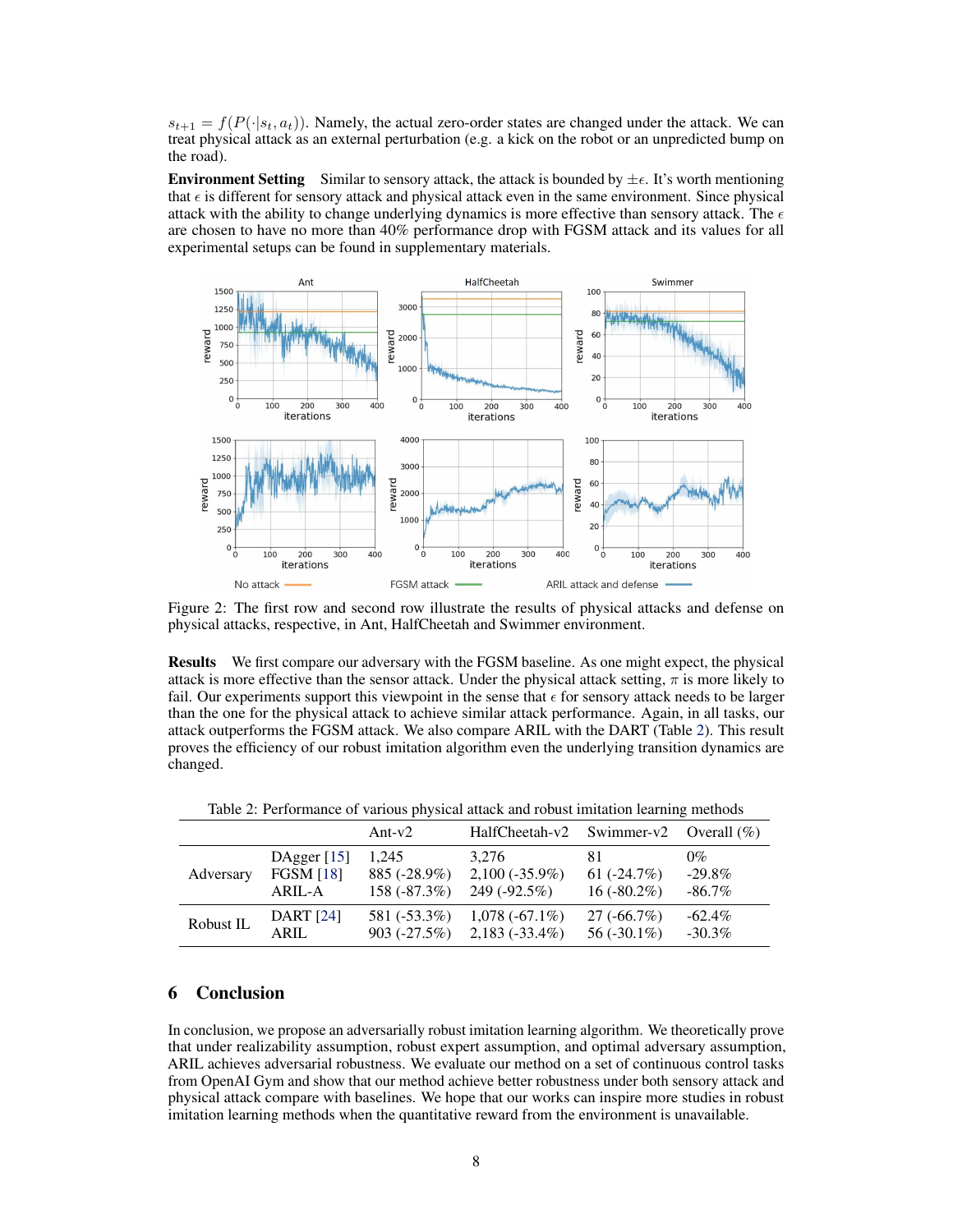<span id="page-8-0"></span>Acknowledgements. The authors would like to thank Wen Sun, Yan Xu, Yunze Man for fruitful discussion and detailed feedback. This work was supported by the PanGU Young Investigator Award.

## **References**

- [1] T. Hester, M. Vecerik, O. Pietquin, M. Lanctot, T. Schaul, B. Piot, D. Horgan, J. Quan, A. Sendonaris, I. Osband, et al. Deep q-learning from demonstrations. In *Proceedings of the AAAI Conference on Artificial Intelligence*, volume 32, 2018.
- [2] Y. Pan, C.-A. Cheng, K. Saigol, K. Lee, X. Yan, E. A. Theodorou, and B. Boots. Imitation learning for agile autonomous driving. *The International Journal of Robotics Research*, 39(2-3):286–302, 2020.
- [3] B. D. Argall, S. Chernova, M. Veloso, and B. Browning. A survey of robot learning from demonstration. *Robotics and autonomous systems*, 57(5):469–483, 2009.
- [4] B. Ibarz, J. Leike, T. Pohlen, G. Irving, S. Legg, and D. Amodei. Reward learning from human preferences and demonstrations in atari. In *Proceedings of the 32nd International Conference on Neural Information Processing Systems*, pages 8022–8034, 2018.
- [5] J. Merel, Y. Tassa, D. TB, S. Srinivasan, J. Lemmon, Z. Wang, G. Wayne, and N. Heess. Learning human behaviors from motion capture by adversarial imitation. *arXiv preprint arXiv:1707.02201*, 2017.
- [6] C. Szegedy, W. Zaremba, I. Sutskever, J. Bruna, D. Erhan, I. Goodfellow, and R. Fergus. Intriguing properties of neural networks. In *International Conference on Learning Representations*, 2014. URL <http://arxiv.org/abs/1312.6199>.
- [7] S. Huang, N. Papernot, I. Goodfellow, Y. Duan, and P. Abbeel. Adversarial attacks on neural network policies. *arXiv preprint arXiv:1702.02284*, 2017.
- [8] V. Behzadan and A. Munir. Vulnerability of deep reinforcement learning to policy induction attacks. In *International Conference on Machine Learning and Data Mining in Pattern Recognition*, pages 262–275. Springer, 2017.
- [9] Y.-C. Lin, Z.-W. Hong, Y.-H. Liao, M.-L. Shih, M.-Y. Liu, and M. Sun. Tactics of adversarial attack on deep reinforcement learning agents. *arXiv preprint arXiv:1703.06748*, 2017.
- [10] A. Pattanaik, Z. Tang, S. Liu, G. Bommannan, and G. Chowdhary. Robust deep reinforcement learning with adversarial attacks. In *Proceedings of the 17th International Conference on Autonomous Agents and MultiAgent Systems*, pages 2040–2042, 2018.
- [11] J. Tobin, R. Fong, A. Ray, J. Schneider, W. Zaremba, and P. Abbeel. Domain randomization for transferring deep neural networks from simulation to the real world. In *2017 IEEE/RSJ international conference on intelligent robots and systems (IROS)*, pages 23–30. IEEE, 2017.
- [12] A. Madry, A. Makelov, L. Schmidt, D. Tsipras, and A. Vladu. Towards deep learning models resistant to adversarial attacks. In *International Conference on Learning Representations*, 2018.
- [13] H. Zhang, Y. Yu, J. Jiao, E. Xing, L. El Ghaoui, and M. Jordan. Theoretically principled trade-off between robustness and accuracy. In *International Conference on Machine Learning*, pages 7472–7482. PMLR, 2019.
- [14] L. Pinto, J. Davidson, R. Sukthankar, and A. Gupta. Robust adversarial reinforcement learning. In *International Conference on Machine Learning*, pages 2817–2826. PMLR, 2017.
- [15] S. Ross, G. Gordon, and D. Bagnell. A reduction of imitation learning and structured prediction to no-regret online learning. In *Proceedings of the fourteenth international conference on artificial intelligence and statistics*, pages 627–635, 2011.
- [16] Y. Tassa, Y. Doron, A. Muldal, T. Erez, Y. Li, D. de Las Casas, D. Budden, A. Abdolmaleki, J. Merel, A. Lefrancq, et al. Deepmind control suite. 2018.
- [17] C. Szegedy, W. Zaremba, I. Sutskever, J. Bruna, D. Erhan, I. Goodfellow, and R. Fergus. Intriguing properties of neural networks. *arXiv preprint arXiv:1312.6199*, 2013.
- [18] I. J. Goodfellow, J. Shlens, and C. Szegedy. Explaining and harnessing adversarial examples. *arXiv preprint arXiv:1412.6572*, 2014.
- [19] A. Kurakin, I. Goodfellow, and S. Bengio. Adversarial machine learning at scale. *arXiv preprint arXiv:1611.01236*, 2016.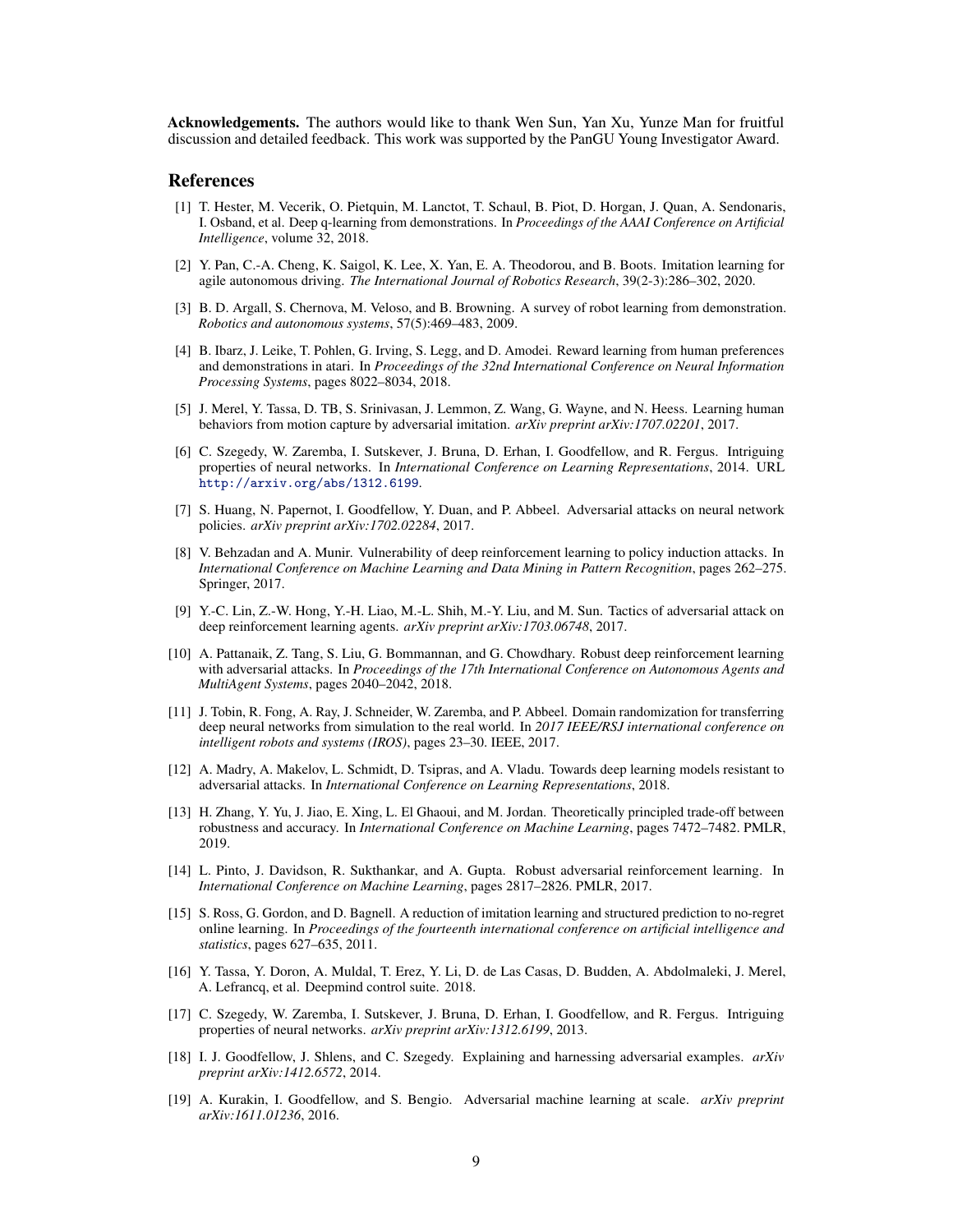- <span id="page-9-0"></span>[20] F. Tramèr, A. Kurakin, N. Papernot, I. Goodfellow, D. Boneh, and P. McDaniel. Ensemble adversarial training: Attacks and defenses. *arXiv preprint arXiv:1705.07204*, 2017.
- [21] W. Sun, D. Dey, and A. Kapoor. Safety-aware algorithms for adversarial contextual bandit. In *Proceedings of the 34th International Conference on Machine Learning-Volume 70*, pages 3280–3288. JMLR. org, 2017.
- [22] Y. Han, D. Hubczenko, P. Montague, O. De Vel, T. Abraham, B. I. Rubinstein, C. Leckie, T. Alpcan, and S. Erfani. Adversarial reinforcement learning under partial observability in software-defined networking. *arXiv preprint arXiv:1902.09062*, 2019.
- [23] A. Hussein, M. M. Gaber, E. Elyan, and C. Jayne. Imitation learning: A survey of learning methods. *ACM Computing Surveys (CSUR)*, 50(2):1–35, 2017.
- [24] M. Laskey, J. Lee, R. Fox, A. Dragan, and K. Goldberg. Dart: Noise injection for robust imitation learning. *arXiv preprint arXiv:1703.09327*, 2017.
- [25] Z. Wang, J. S. Merel, S. E. Reed, N. de Freitas, G. Wayne, and N. Heess. Robust imitation of diverse behaviors. In *Advances in Neural Information Processing Systems*, pages 5320–5329, 2017.
- [26] D. P. Kingma and M. Welling. Auto-encoding variational bayes. *arXiv preprint arXiv:1312.6114*, 2013.
- [27] J. Ho and S. Ermon. Generative adversarial imitation learning. In *Advances in Neural Information Processing Systems*, pages 4565–4573, 2016.
- [28] V. Tangkaratt, B. Han, M. E. Khan, and M. Sugiyama. Vild: Variational imitation learning with diversequality demonstrations. *arXiv preprint arXiv:1909.06769*, 2019.
- [29] D. Brown, R. Coleman, R. Srinivasan, and S. Niekum. Safe imitation learning via fast bayesian reward inference from preferences. In *International Conference on Machine Learning*, pages 1165–1177. PMLR, 2020.
- [30] M. Shin and J. Kim. Adversarial imitation learning via random search. In *2019 International Joint Conference on Neural Networks (IJCNN)*, pages 1–8. IEEE, 2019.
- [31] T. BaÅŸar. *H*inf*-optimal control and related minimax design problems*. Birkhäuser Boston., 2008.
- [32] S. Ross, G. J. Gordon, and J. A. Bagnell. No-regret reductions for imitation learning and structured prediction. In *AISTATS*. Citeseer, 2011.
- [33] M. Zinkevich. Online Convex Programming and Generalized Infinitesimal Gradient Ascent. In *ICML*, 2003.
- [34] G. Brockman, V. Cheung, L. Pettersson, J. Schneider, J. Schulman, J. Tang, and W. Zaremba. Openai gym, 2016.
- [35] Y. Duan, X. Chen, R. Houthooft, J. Schulman, and P. Abbeel. Benchmarking deep reinforcement learning for continuous control. In *International conference on machine learning*, pages 1329–1338. PMLR, 2016.
- [36] J. Schulman, S. Levine, P. Abbeel, M. Jordan, and P. Moritz. Trust region policy optimization. In *International conference on machine learning*, pages 1889–1897, 2015.
- [37] W. Zhou, X. Hou, Y. Chen, M. Tang, X. Huang, X. Gan, and Y. Yang. Transferable adversarial perturbations. In *Proceedings of the European Conference on Computer Vision (ECCV)*, pages 452–467, 2018.
- [38] D. Seita, A. Ganapathi, R. Hoque, M. Hwang, E. Cen, A. K. Tanwani, A. Balakrishna, B. Thananjeyan, J. Ichnowski, N. Jamali, et al. Deep imitation learning of sequential fabric smoothing from an algorithmic supervisor. In *2020 IEEE/RSJ International Conference on Intelligent Robots and Systems (IROS)*, pages 9651–9658. IEEE, 2020.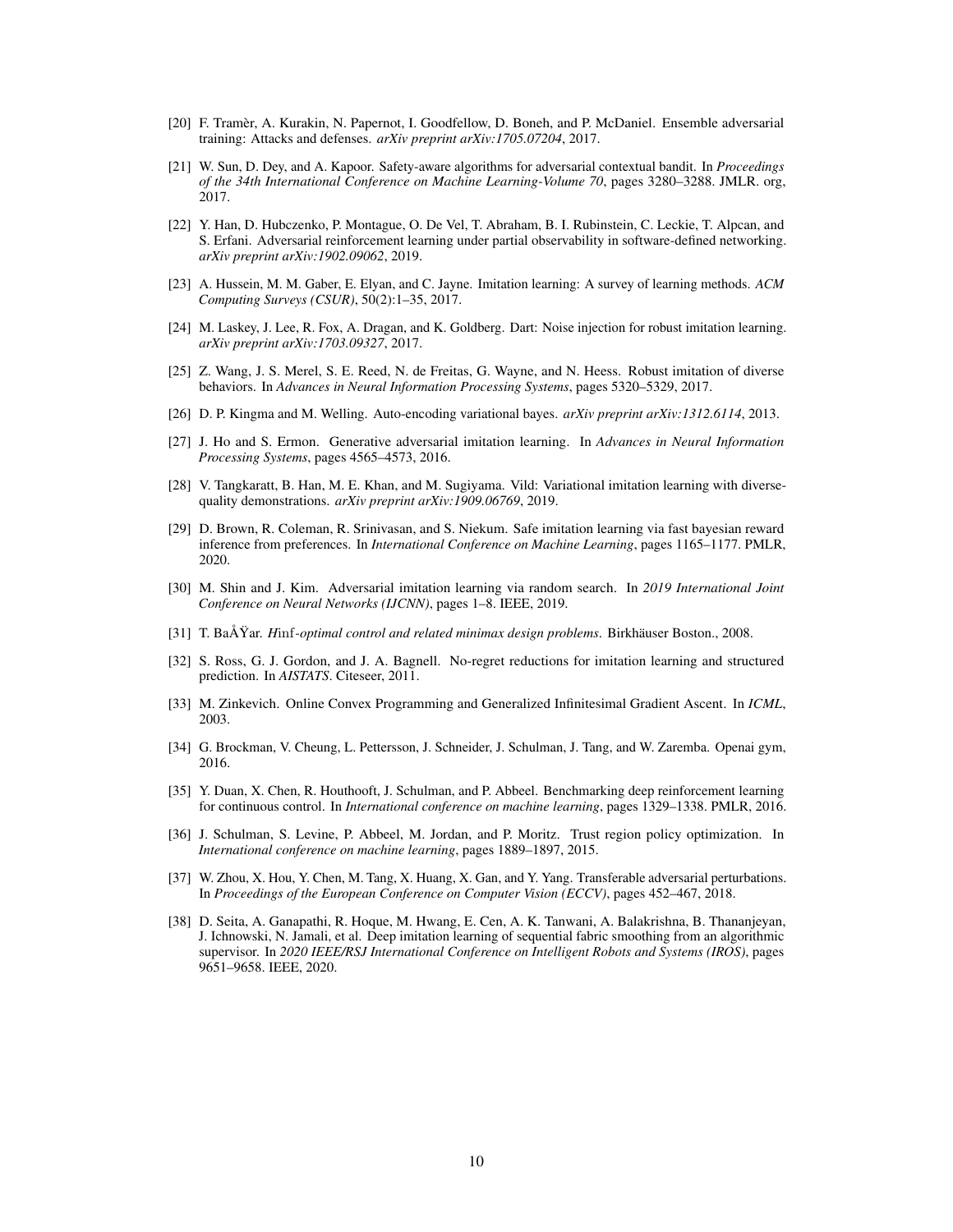# A Proof of Theorem 4.1

*Proof.* Since Alg. 1 runs no-regret online learner to update  $\pi$  on the sequence of loss functions  $\{\ell_t(\pi)\}\)$ , we must have:

$$
\sum_{t=0}^{T} \ell_t(\pi_t) - \min_{\pi \in \Pi} \sum_{t=0}^{T} \ell_t(\pi) \le o(T). \tag{21}
$$

Add and subtract  $\sum_{t=0}^{T} \ell_t(\pi^e)$  on the left hand side of the above inequality, we have:

$$
\sum_{t=0}^{T} \ell_t(\pi_t) - \sum_{t=0}^{T} \ell_t(\pi^e) \leq o(T) + \left( \min_{\pi \in \Pi} \sum_{t=0}^{T} \ell_t(\pi) - \sum_{t=0}^{T} \ell_t(\pi^e) \right)
$$
(22)

Since we operate under the realizability setting, the term inside the parenthesis on the RHS of the above inequality is guaranteed to be less than or equal to zero. Hence, the above inequality simplifies to:

$$
\sum_{t=0}^{T} \ell_t(\pi_t) \le \sum_{t=0}^{T} \ell_t(\pi^e) + o(T). \tag{23}
$$

For  $\ell_t(\pi^e)$ , using the definition of  $\ell_t$ , we see:

$$
\ell_t(\pi^e) = \mathbb{E}_{s \sim d_{\pi_t \circ f_t}} \left[ \mathbb{E}_{a \sim \pi^e(f_t(s))} [\ell(a, \pi^e(s))] \right] = \mathbb{E}_{s \sim d_{\pi_t \circ f_t}} [\ell(\pi^e(f_t(s)), \pi^e(s))] = 0, \tag{24}
$$

where we use the expert robustness definition above (i.e.,  $\pi^{e}(f(s)) = \pi^{e}(s)$  for all s and f). Hence, we have:

$$
\sum_{t=0}^{T} \ell_t(\pi_t) \le T\epsilon_e + o(T). \tag{25}
$$

Now we need to lower bound  $\ell_t(\pi)$ . Using the definition of  $\ell_t$  again, we have:

$$
\max_{f} \mathcal{L}(\pi_{i^*}, f) \le \mathcal{L}(\pi_{i^*}, f_{i^*}) + \epsilon_{rl} \le \frac{1}{T} \sum_{t} \mathcal{L}(\pi_t, f_t) + \epsilon_{rl} = \frac{1}{T} \sum_{t} \ell_t(\pi_t) + \epsilon_{rl},\tag{26}
$$

where the first inequality comes from the assumption that the RL solver returns a  $\epsilon_{rl}$  near-optimal solution.

Combine all the results above together, we get:

$$
\max_{f} \mathcal{L}(\pi_{i^*}, f) \le \epsilon_{rl} + \epsilon_e + o(T)/T. \tag{27}
$$

Hence as T approaches to  $\infty$ , we have that the long-term prediction loss of the learned policy  $\pi_{i^*}$ under the worst possible adversarial attack from  $\mathcal F$  is upper bounded by  $\epsilon_{rl}$ —the error introduced from optimizing  $f_t$ .

Under agnostic setting, it is not guaranteed that there exists  $a = \pi^e(s)$ , where  $a \sim \pi(s)$  and  $\pi \in \Pi$ for  $\forall s \in S$ . However, it can be assumed that the error between a and  $\pi^e(s)$  is bounded by a small number  $\epsilon_a$ , namely  $\mathbb{E}_{a \sim \pi(s)}[a \neq \pi^e(s)] \leq \epsilon_a$ . Hence Equation 4 is modified as:

$$
\ell_t(\pi^e) = \mathbb{E}_{s \sim d_{\pi_t \circ f_t}} \left[ \mathbb{E}_{a \sim \pi^e(f_t(s))} [\ell(a, \pi^e(s))] \right] \le \epsilon_a.
$$
 (28)

Plugging this to Equation 3, we have:

$$
\sum_{t=0}^{T} \ell_t(\pi_t) \le T(\epsilon_e + \epsilon_a) + o(T). \tag{29}
$$

Combining the results with Equation 6, we get

$$
\max_{f} \mathcal{L}(\pi_{i^*}, f) \le \epsilon_{rl} + \epsilon_e + \epsilon_a + o(T)/T.
$$
 (30)

Similarly to the realizability setting, as T approaches to  $\infty$ , the long-term prediction loss of the learned policy  $\pi_{i^*}$  under the worst possible adversarial attack from  $\mathcal F$  is still upper bounded.

 $\Box$